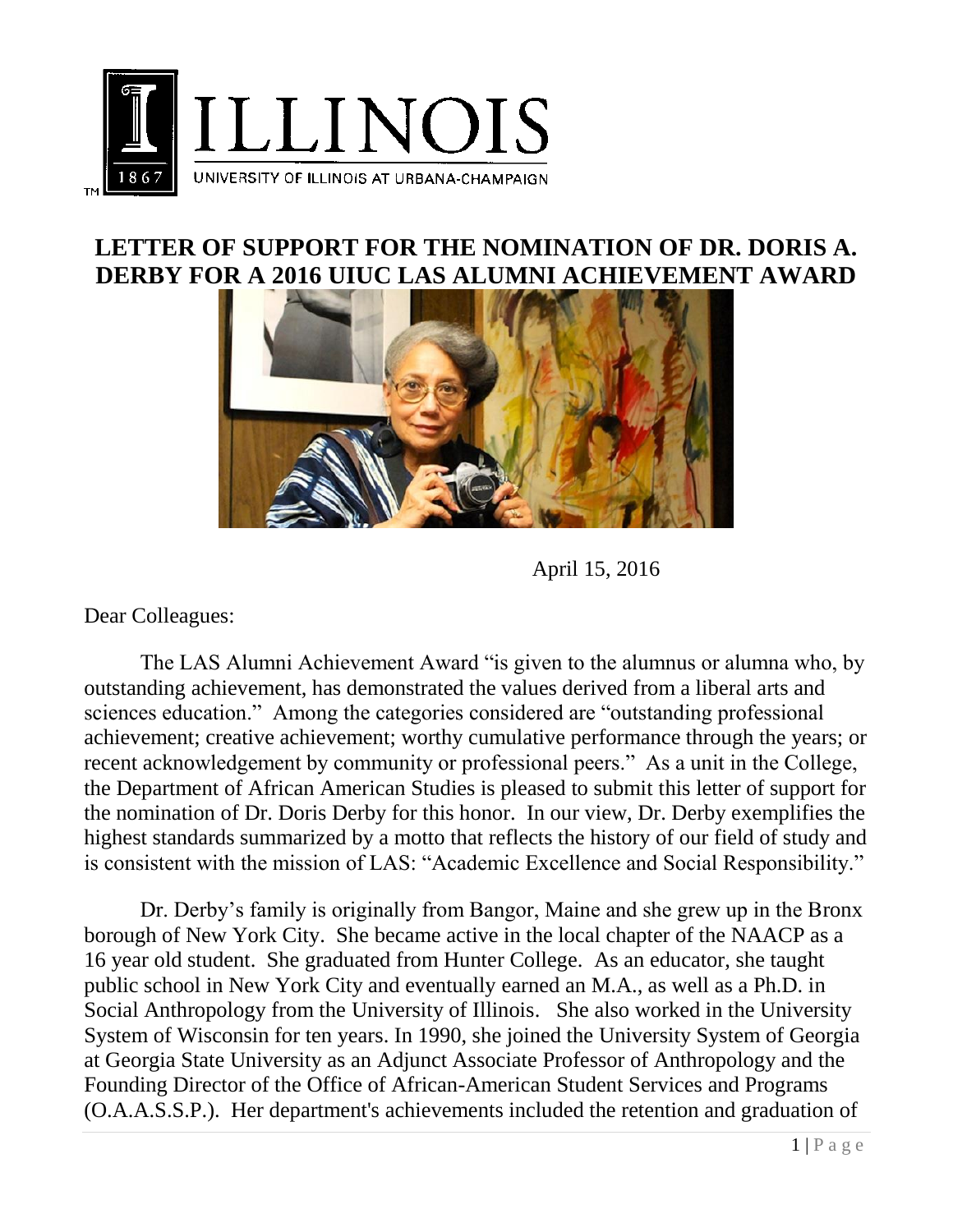a vast number of African-American students, as well as the enhancement of cultural and educational ties between African, Caribbean, Latin, and African-American students and the community at large. She also co-founded the Performing and Visual Arts Council (P.V.A.C.) at [Georgia State i](https://en.wikipedia.org/wiki/Georgia_State_University)n 2008. She retired from Georgia State in 2012 after 22 years of service.

As an activist, she worked with the Student Nonviolent Coordinating Committee (SNCC), the movement which was founded after the student sit-ins by students from North Carolina A&T University in 1960 and which spread to other campuses across the nation. From 1963 to 1972 , she served as a SNCC Field Secretary in various capacities in Jackson, Mississippi and worked in the [Council of Federal Organizations](https://webmail.illinois.edu/owa/redir.aspx?SURL=k7gfGhTtt1iHWACZK1jx8HRZ8e0c4I_oQJR-POatih13U0mjLWXTCGgAdAB0AHAAcwA6AC8ALwBlAG4ALgB3AGkAawBpAHAAZQBkAGkAYQAuAG8AcgBnAC8AdwAvAGkAbgBkAGUAeAAuAHAAaABwAD8AdABpAHQAbABlAD0AQwBvAHUAbgBjAGkAbABfAG8AZgBfAEYAZQBkAGUAcgBhAGwAXwBPAHIAZwBhAG4AaQB6AGEAdABpAG8AbgBzACYAYQBjAHQAaQBvAG4APQBlAGQAaQB0ACYAcgBlAGQAbABpAG4AawA9ADEA&URL=https%3a%2f%2fen.wikipedia.org%2fw%2findex.php%3ftitle%3dCouncil_of_Federal_Organizations%26action%3dedit%26redlink%3d1) (COFO), the [Mississippi Freedom Democratic Party](https://webmail.illinois.edu/owa/redir.aspx?SURL=KOVVqUSTGmgDLwe3e9n-K7DX83OpU4JazPJni34rT0J3U0mjLWXTCGgAdAB0AHAAcwA6AC8ALwBlAG4ALgB3AGkAawBpAHAAZQBkAGkAYQAuAG8AcgBnAC8AdwBpAGsAaQAvAE0AaQBzAHMAaQBzAHMAaQBwAHAAaQBfAEYAcgBlAGUAZABvAG0AXwBEAGUAbQBvAGMAcgBhAHQAaQBjAF8AUABhAHIAdAB5AA..&URL=https%3a%2f%2fen.wikipedia.org%2fwiki%2fMississippi_Freedom_Democratic_Party) (MFDP), the Poor Peoples' Corporation (PPC), and the Headstart Program of the Child Development Group of Mississippi (CDGM). During this period she worked on preparations for the [Freedom Summer](https://webmail.illinois.edu/owa/redir.aspx?SURL=QsXJqpoSRhg0kG4qutAZN-Ptsl8mtYKPMrhOC7SzP093U0mjLWXTCGgAdAB0AHAAcwA6AC8ALwBlAG4ALgB3AGkAawBpAHAAZQBkAGkAYQAuAG8AcgBnAC8AdwBpAGsAaQAvAEYAcgBlAGUAZABvAG0AXwBTAHUAbQBtAGUAcgA.&URL=https%3a%2f%2fen.wikipedia.org%2fwiki%2fFreedom_Summer) (during which three SNCC volunteers were killed in Philadelphia, MS), taught in various educational enrichment programs, and promoted local arts and culture.

Dr. Derby's relationship to the University of Illinois has its roots in the Civil Rights movement. During her time in Mississippi she met faculty from Illinois including Demetri Shimkin, a well-known professor of anthropology, and Victor Uchendu, former director of Center for African Studies. After discussions with them, she made a decision to enroll in the doctoral program to pursue a PhD in anthropology at Illinois.

Over the decades, her life and work have been highlighted in many books, publications, exhibits, video, and public art installations. Her photographs are in *Hands on the Freedom Plow: Personal Accounts by Women in SNCC* (2010), to which she also contributed an essay about her experiences in the Mississippi Civil Rights Movement. She is co-producer for a 2015 documentary "Dirt and Deeds in Mississippi."

Dr. Derby has a long-standing relationship to the University of Illinois. In addition to her PhD in Anthropology, Dr. Richard K. Barksdale, a noted professor in the Department of English and UIUC administrator, was her cousin. As a graduate student at Illinois, she participated in many campus activities, including a performance directed by Max Roach and Abby Lincoln, visiting scholars at the Bruce Nesbitt African American Cultural Center.

During 2015-2016, she has been instrumental in exploring opportunities to lend support to the mission of the University of Illinois, especially in the areas of African American Studies, Anthropology, and in the arts. In March 2016, she was gracious enough to meet the group of 50 Illinois students participating in the 2016 UIUC Civil Rights Pilgrimage. She suggested that the itinerary be revised to include at Paschal's